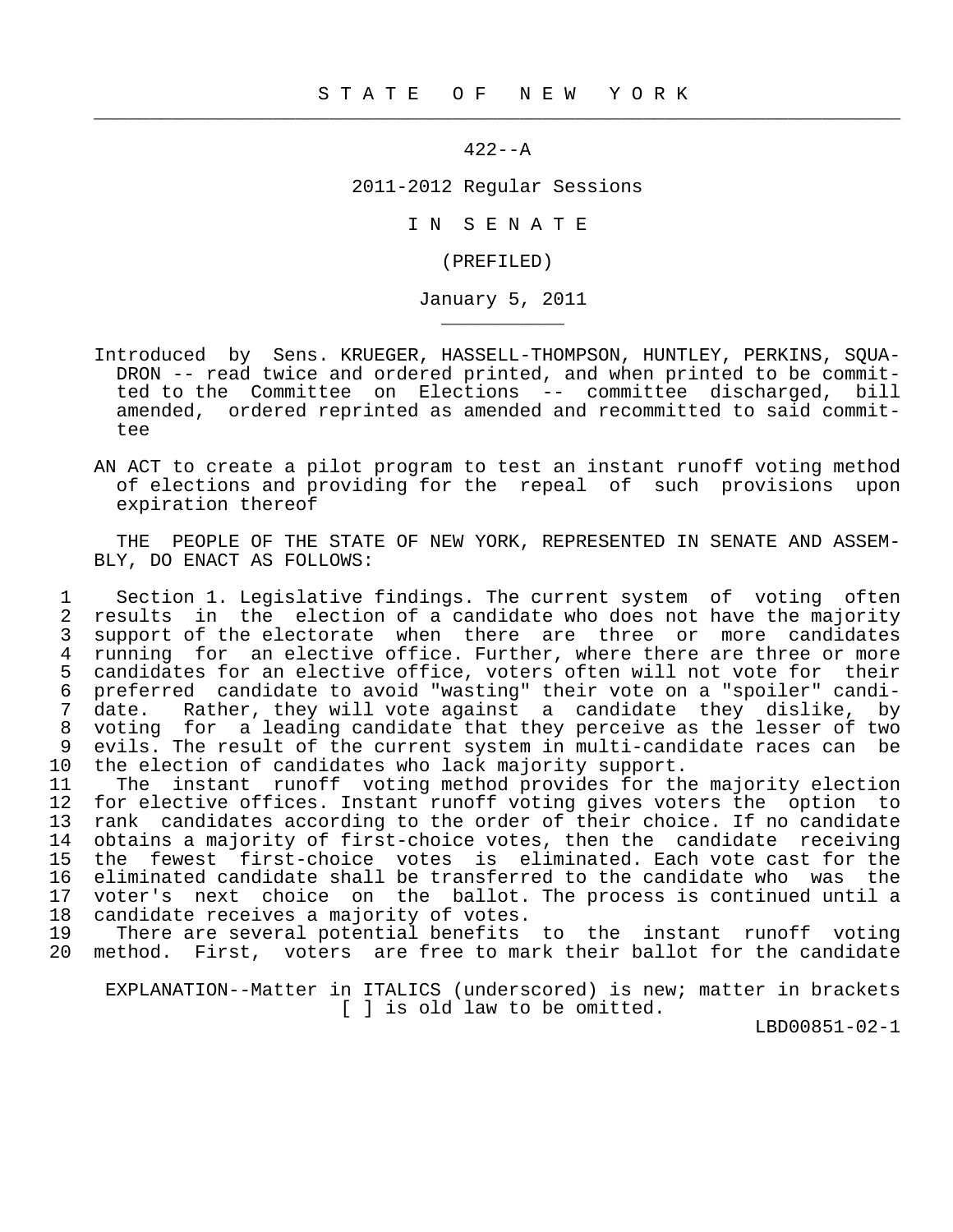1 they truly prefer without fear that their choice will help elect their<br>2 least preferred candidate. Second, it ensures that the elected candidate 2 least preferred candidate. Second, it ensures that the elected candidate<br>3 has true majority support. In addition, the instant runoff voting method 3 has true majority support. In addition, the instant runoff voting method<br>4 will (1) promote higher voter turnout, and (2) encourage positive 4 will (1) promote higher voter turnout, and (2) encourage positive 5 campaigning, since candidates will seek second-choice and third-choice<br>6 votes from voters and will therefore be less likely to attack other 6 votes from voters and will therefore be less likely to attack other<br>7 candidates and alienate voters that support other candidates as their 7 candidates and alienate voters that support other candidates as their<br>8 first choice. In situations where runoffs are already required, it will 8 first choice. In situations where runoffs are already required, it will<br>9 eliminate the need for a second runoff election, with its increased 9 eliminate the need for a second runoff election, with its increased<br>10 costs and lower voter turnout.

10 costs and lower voter turnout.<br>11 The instant runoff voting 11 The instant runoff voting method has been the subject of increasing<br>12 interest across the nation. It has already been adopted by local refer-12 interest across the nation. It has already been adopted by local refer-<br>13 enda in California, Vermont, and Massachusetts. It is under consider-13 enda in California, Vermont, and Massachusetts. It is under consider-<br>14 ation in many other states. 14 ation in many other states.<br>15 It is the purpose of this

15 It is the purpose of this act to permit the use of the instant runoff<br>16 voting method on a trial basis in certain local elections in years 2014 16 voting method on a trial basis in certain local elections in years 2014<br>17 and 2015. This pilot program would permit the state legislature to eval-17 and 2015. This pilot program would permit the state legislature to eval-<br>18 uate the broader application of the instant runoff voting method to 18 uate the broader application of the instant runoff voting method to<br>19 elections in New York state. 19 elections in New York state.<br>20 S 2. Definitions. 1.

20 S 2. Definitions. 1. "Instant runoff voting method" shall mean a<br>21 method of casting and tabulating votes that simulates the ballot counts 21 method of casting and tabulating votes that simulates the ballot counts<br>22 that would occur if all voters participated in a series of runoff 22 that would occur if all voters participated in a series of runoff<br>23 elections, whereby the voters rank candidates according to the order of 23 elections, whereby the voters rank candidates according to the order of<br>24 their choice and, if no candidate has received a majority of votes cast, 24 their choice and, if no candidate has received a majority of votes cast,<br>25 then the candidate with the fewest first choice votes is eliminated and then the candidate with the fewest first choice votes is eliminated and 26 the remaining candidates advance to another counting round. In every 27 round, each ballot is counted as one vote for the highest ranked advanc-<br>28 ing candidate.

28 ing candidate.<br>29 2. "Local 29 2. "Local government" shall mean a county, city, town, village, or

30 school district.<br>31 S 3. Pilot pro 31 S 3. Pilot program. 1. The state board of elections shall select local<br>32 governments in which to conduct a pilot program during the 2014 and 2015 32 governments in which to conduct a pilot program during the 2014 and 2015<br>33 elections for local office using instant runoff voting. The state board 33 elections for local office using instant runoff voting. The state board<br>34 shall select up to ten local governments in 2014 and up to ten local 34 shall select up to ten local governments in 2014 and up to ten local<br>35 governments in 2015. 35 governments in 2015.<br>36 2. In selecting lo

36 2. In selecting local governments the state board shall seek diversity<br>37 of population size, regional location, and demographic composition. The 37 of population size, regional location, and demographic composition. The 38 pilot program shall require the approval of the county board of<br>39 elections where said county board conducts the election for the local 39 elections where said county board conducts the election for the local<br>40 government. Said pilot program shall also require the approval of the 40 government. Said pilot program shall also require the approval of the 41 local government that has been selected for the pilot program. 41 local government that has been selected for the pilot program.<br>42 3. The state board shall monitor the pilot program and issue

42 3. The state board shall monitor the pilot program and issue a report<br>43 with its findings and recommendations to the state legislature by April 43 with its findings and recommendations to the state legislature by April 44 1. 2016.

 44 1, 2016. 4. The state board shall implement the necessary regulations in order 46 to implement this act within ninety days after it shall have become law.<br>47 S 4. Instant runoff voting method; ballots. 1. For elections subject S 4. Instant runoff voting method; ballots. 1. For elections subject 48 to the instant runoff voting method, the ballot must be simple and easy<br>49 to understand and allow a voter to rank candidates in order of choice. A 49 to understand and allow a voter to rank candidates in order of choice. A<br>50 voter may include no more than one write-in candidate among that voter's 50 voter may include no more than one write-in candidate among that voter's<br>51 ranked choices for each office. If feasible, ballots must be designed so 51 ranked choices for each office. If feasible, ballots must be designed so<br>52 that a voter may mark that voter's first choices in the same manner as 52 that a voter may mark that voter's first choices in the same manner as<br>53 that for offices not elected by the instant runoff voting method. 53 that for offices not elected by the instant runoff voting method.<br>54 2. Instructions on the ballot must conform substantially

54 2. Instructions on the ballot must conform substantially to the<br>55 following specifications, although subject to modification, based on 55 following specifications, although subject to modification, based on<br>56 ballot design and voting machine: ballot design and voting machine: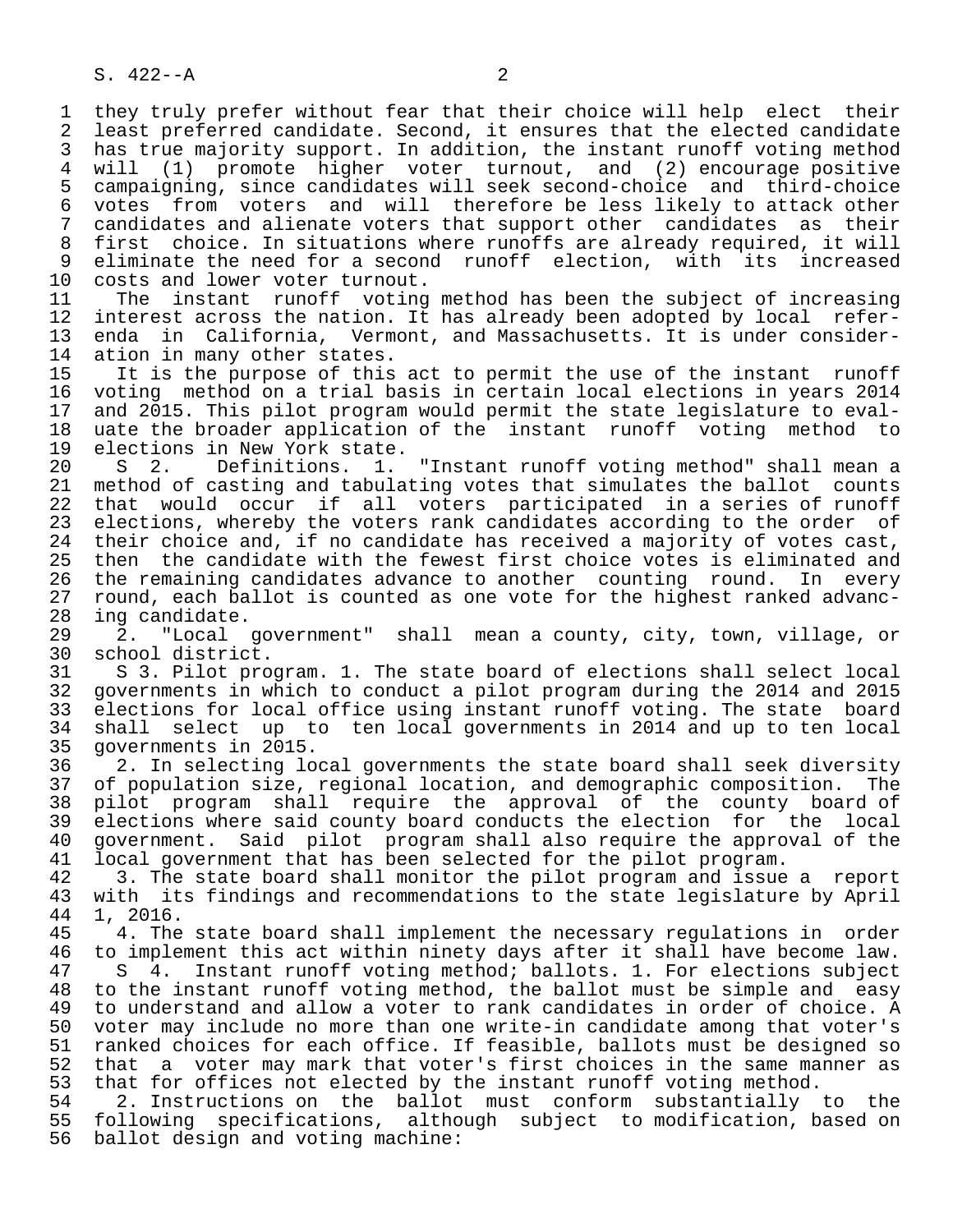1 "Vote for candidates by indicating your first-choice candidates in 2 order of preference. Indicate your first choice by marking the number 3 "1" beside a candidate's name, your second choice by marking the number<br>4 "2" beside a candidate's name, your third choice by marking the number 4 "2" beside a candidate's name, your third choice by marking the number<br>5 "3" beside a candidate's name and so on, for as many choices as you 5 "3" beside a candidate's name and so on, for as many choices as you 6 wish. You may choose to rank only one candidate, but ranking additional 7 candidates will not hurt the chances of your first-choice candidate. Do<br>8 not mark the same number beside more than one candidate. Do not skip 8 not mark the same number beside more than one candidate. Do not skip<br>9 numbers." 9 numbers."<br>10 3. A sa

10 3. A sample ballot for an election subject to the instant runoff<br>11 voting method must illustrate the voting procedure for the instant 11 voting method must illustrate the voting procedure for the instant<br>12 runoff voting method. Such a sample ballot must be included with each 12 runoff voting method. Such a sample ballot must be included with each<br>13 absentee ballot. 13 absentee ballot.<br>14 4. The approp

14 1. The appropriate board of elections shall ensure that the necessary<br>15 voting system, vote tabulation system, or other similar or related 15 voting system, vote tabulation system, or other similar or related 16 equipment shall be available to accommodate the instant runoff voting<br>17 method where the instant runoff voting method is required by this act. 17 method where the instant runoff voting method is required by this act.<br>18 S 5. Instant runoff voting method; procedures. The following proc

18 S 5. Instant runoff voting method; procedures. The following proce-<br>19 dures shall apply in determining the winner in an election subject to 19 dures shall apply in determining the winner in an election subject to<br>20 the instant runoff voting method: 20 the instant runoff voting method:<br>21 1. The first choice marked on e

21 1. The first choice marked on each ballot must be counted initially by<br>22 election officials. If one candidate receives a majority of the votes 22 election officials. If one candidate receives a majority of the votes<br>23 cast, excluding blank and void ballots, that candidate shall be declared 23 cast, excluding blank and void ballots, that candidate shall be declared<br>24 elected.

24 elected.<br>25 2. If 25 2. If no candidate receives a majority of first-choice votes cast at<br>26 the end of the initial count, the candidate receiving the fewest first- 26 the end of the initial count, the candidate receiving the fewest first- 27 choice votes shall be eliminated. Each vote cast for the eliminated<br>28 candidate shall be transferred to the candidate who was the voter's next 28 candidate shall be transferred to the candidate who was the voter's next<br>29 choice on the ballot. 29 choice on the ballot.<br>30 3. Candidates with

30 3. Candidates with the fewest votes shall continue to be eliminated,<br>31 with the votes for such candidates transferred to the candidate who was 31 with the votes for such candidates transferred to the candidate who was<br>32 each voter's next choice on the ballot until a candidate receives a 32 each voter's next choice on the ballot until a candidate receives a<br>33 majority of the votes cast, excluding blank and void ballots. When a 33 majority of the votes cast, excluding blank and void ballots. When a 34 candidate receives a majority of the votes cast, that candidate shall be 35 declared the winner. 35 declared the winner.<br>36 4. If a ballot has

 36 4. If a ballot has no more available choices ranked on it, that ballot 37 must be declared exhausted. Where a ballot skips one or more numbers,<br>38 the ballot must be declared exhausted when the skipping of numbers is 38 the ballot must be declared exhausted when the skipping of numbers is<br>39 reached. A ballot with the same number for two or more candidates must 39 reached. A ballot with the same number for two or more candidates must<br>40 be declared exhausted when these double numbers are reached. 40 be declared exhausted when these double numbers are reached.<br>41 5. In the case of a tie between candidates for last pla

41 5. In the case of a tie between candidates for last place, and thus<br>42 elimination, occurring at any stage in the tabulation, the tie shall be 42 elimination, occurring at any stage in the tabulation, the tie shall be<br>43 resolved so as to eliminate the candidate who received the least number 43 resolved so as to eliminate the candidate who received the least number<br>44 of votes at the previous stage of tabulation. In the case of a tie to 44 of votes at the previous stage of tabulation. In the case of a tie to<br>45 which a previous stage does not apply, or such previous stage was also a 45 which a previous stage does not apply, or such previous stage was also a<br>46 tie, the tie shall be resolved by drawing lots. However, if the tie 46 tie, the tie shall be resolved by drawing lots. However, if the tie<br>47 occurs when there are only two candidates remaining, the tie shall be 47 occurs when there are only two candidates remaining, the tie shall be 48 resolved in accordance with the provisions of this chapter. 48 resolved in accordance with the provisions of this chapter.

49 S 6. Voter education. Where an election is subject to the instant<br>50 runoff voting method, the appropriate board of elections shall conduct a 50 runoff voting method, the appropriate board of elections shall conduct a<br>51 voter education campaign on the instant runoff voting system to famil-51 voter education campaign on the instant runoff voting system to famil-<br>52 iarize voters with the ballot design, method of voting, and advantages iarize voters with the ballot design, method of voting, and advantages 53 of determining a majority winner in a single election. The board of 54 elections shall use public service announcements, as well as seek other 55 media cooperation to the maximum extent practicable.